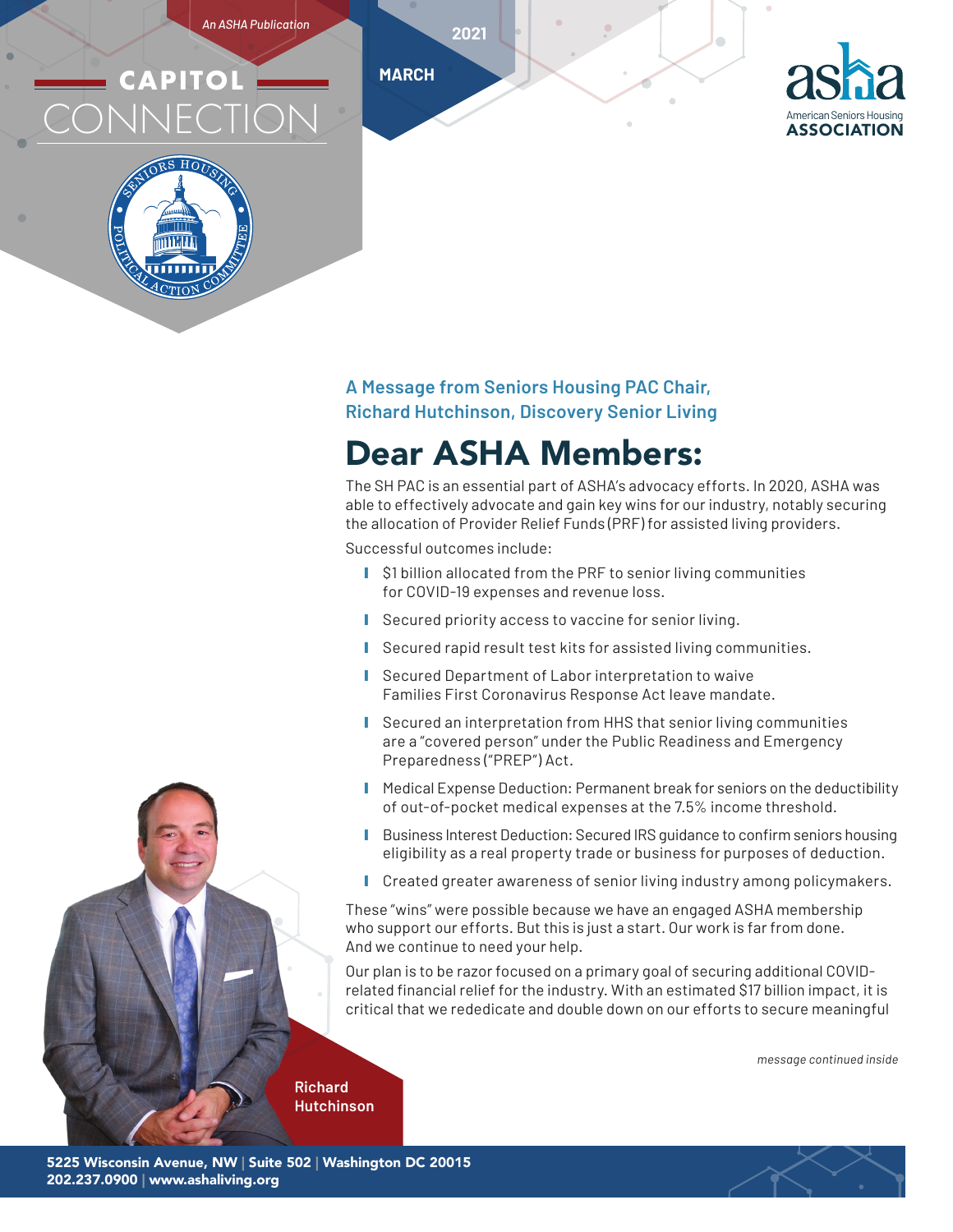#### *message continued*

relief. The dynamics have changed. A new Congress, a new Administration, and a new agenda will require enhanced efforts to educate policymakers about the senior living industry and the good work we are doing to keep seniors safe during this public health crisis.

Because there will be enormous competition for relief funds across the health care continuum, the SH PAC will give our legislative team access to the decision makers we need to engage with on Capitol Hill.

This year I am asking all ASHA Members to support the SH PAC, to do it early, and consider supporting at the Chairman's Circle level (\$2,000 – \$5,000). So far this year, 103 ASHA members have stepped up to support the SH PAC at the Chairman's Circle level.

To do your part, simply email Sheff Richey with ASHA at srichey@seniorshousing.org and let him know that **"I'm in for 2021"** with your pledge amount. He can also assist with contributing by credit card.

To those of you who have already renewed your pledge or contributed in 2021 for the first time, thank you again for your support!

Sincerely,

**Richard Hutchinson 2021 Chair, SH PAC CEO, Discovery Senior Living**



# Why Support the SH PAC?



## 2021 SH PAC Campaign Update

As of February 25, 2021, the SH PAC has raised almost 70% of the 2021 goal! Of that, 121 individuals from 72 companies have contributed \$354,550 to the SH PAC.



#### 2021 Chairman's Circle Event

Individuals who contribute at the Chairman's Circle level of between \$2,000 and \$5,000 to the SH PAC are invited to attend our annual Chairman's Circle Event which will take place in Charleston, SC on November 10 – 11. This exclusive event will feature a high-level strategic discussion, golf, site-seeing of historic Charleston, and engagement with fellow industry leaders. A room block has been reserved at the newly opened Hotel Bennett located on downtown King Street in Charleston. For more information contact Sheff Richey at srichey@seniorshousing.org.

**2**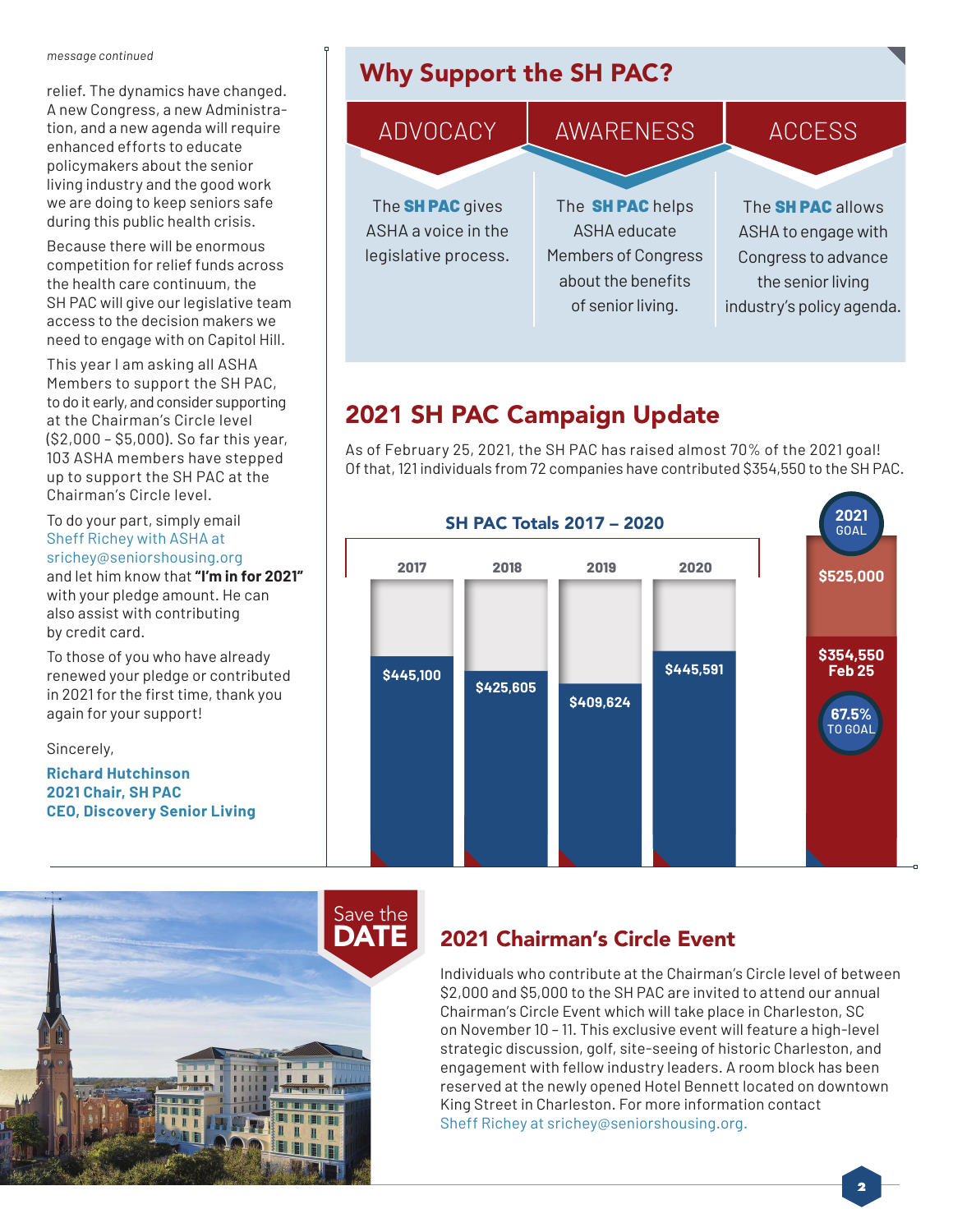#### Current 2021 Chairman's Circle Level Contributors

**Ken Assiran** Capital Health Group, LLC **Colleen Blumenthal** HealthTrust **Robb Chapin** Bridge Seniors **Dwayne Clark Aegis Living Joe Daniels Direct Supply Corey Denman Direct Supply Jerry Finis** Pathway to Living **Jerry Frumm** Senior Lifestyle

**John Atkinson** Willis Towers Watson **David Barnes** Watermark Retirement Communities **Steve Benjamin** Validus Senior Living **Thilo Best** Longview Senior Housing Advisors **Randy Bufford Trilogy Health Services Breck Collingsworth** Resort Lifestyle Communities **Mike Damone** Cedarbrook Senior Living, LLC **Donny Edwards** Sagora Senior Living **Tim Fox** Senior Resource Group **David Freshwater** Watermark Retirement Communities **Tom Grape Benchmark Senior Living Jim Gray** Bridgewood Property Company

**Michael Grust** Senior Resource Group **Jim Hands** Salem Equity **Bill Kaplan** Senior Lifestyle **Lynne Katzmann** Juniper Communities **Kurt Read** RSF Partners **Greg Roderick** Frontier Management **Anja Rogers** Senior Star **Doug Schiffer** Allegro Senior Living **Wendy Simpson** LTC Properties, Inc. **Bill Thomas** Senior Star **Bob Thomas** Senior Star **Margaret Wylde** ProMatura Group

**Richard Hutchinson** Discovery Senior Living **Bob Mercer** Cedarbrook Senior Living, LLC **John Rijos** Chicago Pacific Founders **Scott Stewart** Capitol Seniors Housing **Kathryn Sweeney** Blue Moon Capital Partners LP **Donald Thompson** Senior Living Communities, LLC **Dale Watchowski** American House REDICO

**3**

## **LEADERSHIP** \$2,000 \$4,999

PREMIER \$5,000

> **Phil Anderson** Bridge Seniors **Dave Boitano** Lument **Marcus Breuer** Touchmark **Chris Coates** Evergreen Senior Living **John Cobb** Ventas **Karen Doering** Senior Star **Doug Dollenberg** Brightview Senior Living **Marilynn Duker** Brightview Senior Living **Alexis Evanich** PointClickCare **Chris Fenton** PGIM Real Estate **Julie Ferguson** Ryan Companies **Guy Geller** Grace Management, Inc. **John Getchey** ReNew REIT **Joel Goldman** Hanson Bridgett LLP **Paul Gordon** Hanson Bridgett LLP **Chris Hollister** Pegasus Senior Living **Justin Hutchens** Ventas **Bob Karn** Allegro Senior Living **Alice Katz** The Vinca Group **Pam Kessler** LTC Properties, Inc. **Aaron Koeslch** Koelsch Communities **Andy Kohlberg** Kisco Senior Living **Joe La Rue** Sun Health **Steve Levy** Senior Lifestyle **Clint Malin** LTC Properties, Inc. **Jeanne McGlynn Delgado** ASHA

**Matthew Alley** Senior Living Investment Brokerage **Jeff Binder** Senior Living Investment Brokerage **Bradley Clousing** Senior Living Investment Brokerage **Dave Harper** Capital One Healthcare Real Estate **Michelle Kelly** National Health Investors **Chris Kronenberger** Blue Moon Capital Partners LP **Dan McKeever** PGIM Real Estate

**Will Purvis** Liberty Senior Living **Jeff Ringwald Walker & Dunlop MJ Ritschel** Kisco Senior Living **Justin Robins** Senior Lifestyle **Ken Roos Arena Shannon Rusk** Oppidan **Matthew Ryan** Houlihan Lokey **Larry Schiffer** Allegro Senior Living **David Schless** ASHA **Rick Swartz** Cushman & Wakefield **Christian Sweetser** Silverado **Joe Weisenburger Kevin Wilbur** Franklin Companies **Aron Will** CBRE Capital Markets **Mark Woodka** OnShift, Inc.

**Kevin McMeen** MidCap Financial Services, LLC **Eric Mendelsohn** National Health Investors **Brian Morgan Primrose Retirement Communities Wendy Nowokunski** Northbridge Companies **Kevin Pascoe** National Health Investors **Wick Peterson** Senior Resource Group **Jason Punzel** Senior Living Investment Brokerage **Rebecca Randolph** Brinkmann Constructors **Ryan Saul** Senior Living Investment Brokerage **Bryan Schachter** Watermark Retirement Communities **Dana Scheppmann** Capital One Healthcare Real Estate **Bill Sciortino Discovery Senior Living Toby Siefert** Senior Living Investment Brokerage **Chris Taylor** Capital One Healthcare Real Estate **Ben Thompson** Senior Living Communities, LLC **Josh Thompson** Senior Living Communities, LLC **Chris Urban** Ambrose Urban Capital Group